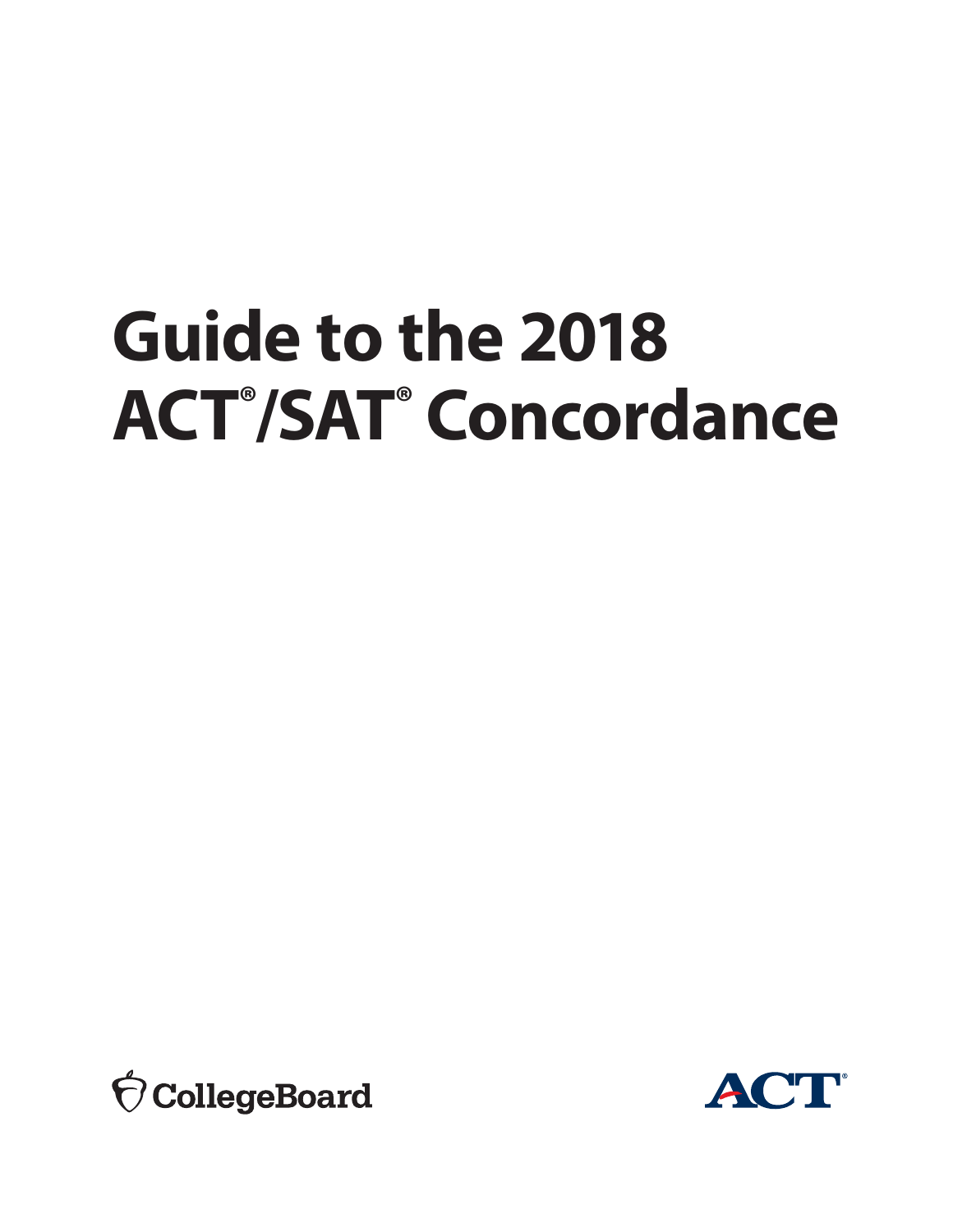## **What Is Concordance?**

The term "concordance" refers to establishing a relationship between scores on assessments that measure similar (but not identical) constructs. A technically sound concordance allows students and professionals to compare scores from similar assessments to inform decisions. A concorded score is not a perfect prediction of how a student would perform on the other test.

## **How Were the ACT/SAT Concordance Tables Developed?**

ACT and the College Board periodically produce ACT®/SAT® concordance tables to show how scores on each test compare. With the redesign of the SAT in 2016, researchers from the College Board and ACT, in collaboration with the NCAA Technical Advisory Board, developed updated, technically sound concordance tables that will serve the needs of students and institutions going forward. The 2018 ACT/SAT concordance tables in this document are now the only official concordance tables and should be the single source of reference moving forward when comparing SAT scores to ACT scores for students applying for terms after fall 2018. These tables replace the concordance tables released in 2016.

The concordance tables show ACT and SAT scores with the same percentile rank for a group of students who took both tests. The sample of students used to develop the concordance tables took the ACT test and the new SAT test. For students who took the ACT and/or the SAT more than once, their ACT and SAT scores with the closest test dates were used. The tables were produced using data from 589,753 students who were graduating seniors in 2017 and who took both the ACT and the new SAT tests between February 2016 (for the ACT) or March 2016 (for the SAT) and June 2017. The sample was statistically weighted to reflect the demographics, school attributes, and high school grade point average (GPA) of all students who are likely to take the ACT, SAT, or both tests.

## **Which Concordance Tables Are Provided?**

The concordance tables are based on ACT and SAT tests that cover similar content and show a strong statistical relationship between scores. A description of the content measured by the new SAT and the ACT is provided in the Appendix. The table below lists the three sets of concordances.

|                        |                  | <b>Tables</b>     |                      |
|------------------------|------------------|-------------------|----------------------|
| <b>ACT</b> score       | <b>SAT score</b> | <b>SAT-to-ACT</b> | <b>ACT-to-SAT</b>    |
| <b>ACT Composite</b>   | <b>SAT Total</b> | Table A1          | Table A2             |
| <b>ACT Mathematics</b> | <b>SAT Math</b>  | Table B1          | Table B <sub>2</sub> |
| ACT English + Reading  | <b>SAT ERW</b>   | Table C1          | Table C <sub>2</sub> |

**Note:** Concordance tables for the ACT Composite were derived from concordances of the ACT sum score.

**Note:** ERW = Evidence-Based Reading and Writing.

Tables are provided in both directions (ACT-to-SAT and SAT-to-ACT). Each ACT score is related to a range of SAT scores (or vice versa). For users who want to concord an ACT score to a single SAT score point (or vice versa), the most appropriate score point within the range is also provided.

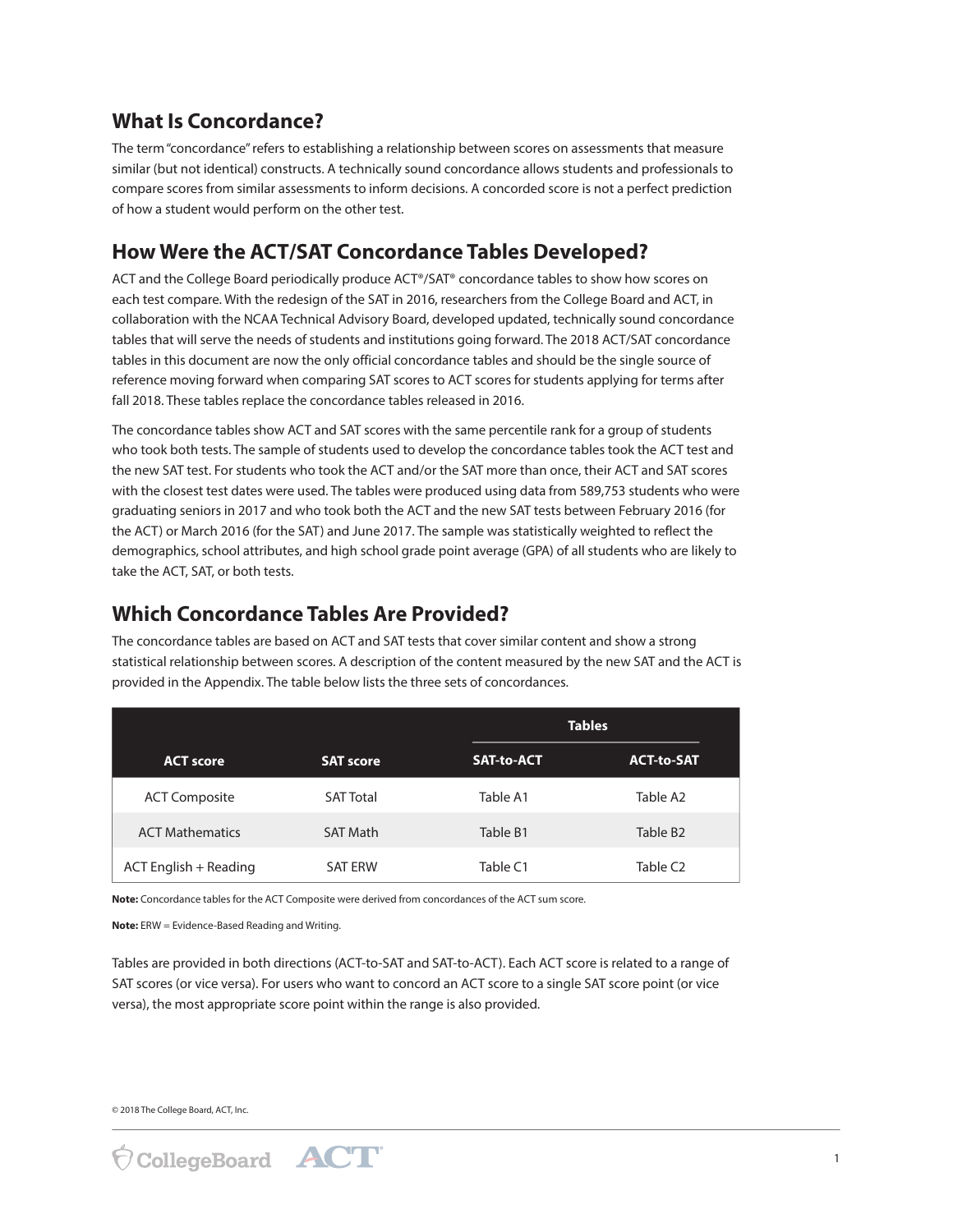## **2018 Concordance Tables**

**Table A1:** SAT Total to ACT Composite **Table A2 :** ACT Composite to SAT Total

| <b>SAT</b> | <b>ACT</b> | <b>SAT</b> | <b>ACT</b> | <b>SAT</b> | <b>ACT</b> |
|------------|------------|------------|------------|------------|------------|
| 1600       | 36         | 1250       | 26         | 910        | 16         |
| *1590      | 36         | *1240      | 26         | 900        | 16         |
| 1580       | 36         | 1230       | 26         | *890       | 16         |
| 1570       | 36         | 1220       | 25         | 880        | 16         |
| 1560       | 35         | *1210      | 25         | 870        | 15         |
| 1550       | 35         | 1200       | 25         | 860        | 15         |
| *1540      | 35         | 1190       | 24         | *850       | 15         |
| 1530       | 35         | *1180      | 24         | 840        | 15         |
| 1520       | 34         | 1170       | 24         | 830        | 15         |
| 1510       | 34         | 1160       | 24         | 820        | 14         |
| *1500      | 34         | 1150       | 23         | 810        | 14         |
| 1490       | 34         | *1140      | 23         | *800       | 14         |
| 1480       | 33         | 1130       | 23         | 790        | 14         |
| 1470       | 33         | 1120       | 22         | 780        | 14         |
| *1460      | 33         | $*1110$    | 22         | 770        | 13         |
| 1450       | 33         | 1100       | 22         | *760       | 13         |
| 1440       | 32         | 1090       | 21         | 750        | 13         |
| *1430      | 32         | *1080      | 21         | 740        | 13         |
| 1420       | 32         | 1070       | 21         | 730        | 13         |
| 1410       | 31         | 1060       | 21         | 720        | 12         |
| *1400      | 31         | 1050       | 20         | $*710$     | 12         |
| 1390       | 31         | *1040      | 20         | 700        | 12         |
| 1380       | 30         | 1030       | 20         | 690        | 12         |
| *1370      | 30         | 1020       | 19         | 680        | 11         |
| 1360       | 30         | *1010      | 19         | *670       | 11         |
| 1350       | 29         | 1000       | 19         | 660        | 11         |
| *1340      | 29         | 990        | 19         | 650        | 11         |
| 1330       | 29         | 980        | 18         | 640        | 10         |
| 1320       | 28         | *970       | 18         | *630       | 10         |
| *1310      | 28         | 960        | 18         | 620        | 10         |
| 1300       | 28         | 950        | 17         | 610        | 9          |
| 1290       | 27         | 940        | 17         | 600        | 9          |
| *1280      | 27         | *930       | 17         | *590       | 9          |
| 1270       | 27         | 920        | 17         |            |            |
| 1260       | 27         |            |            |            |            |

| ACT | <b>SAT</b> | <b>SAT Range</b> |
|-----|------------|------------------|
| 36  | 1590       | 1570-1600        |
| 35  | 1540       | 1530-1560        |
| 34  | 1500       | 1490-1520        |
| 33  | 1460       | 1450-1480        |
| 32  | 1430       | 1420-1440        |
| 31  | 1400       | 1390-1410        |
| 30  | 1370       | 1360-1380        |
| 29  | 1340       | 1330-1350        |
| 28  | 1310       | 1300-1320        |
| 27  | 1280       | 1260-1290        |
| 26  | 1240       | 1230-1250        |
| 25  | 1210       | 1200-1220        |
| 24  | 1180       | 1160-1190        |
| 23  | 1140       | 1130-1150        |
| 22  | 1110       | 1100-1120        |
| 21  | 1080       | 1060-1090        |
| 20  | 1040       | 1030-1050        |
| 19  | 1010       | 990-1020         |
| 18  | 970        | 960-980          |
| 17  | 930        | 920-950          |
| 16  | 890        | 880-910          |
| 15  | 850        | 830-870          |
| 14  | 800        | 780-820          |
| 13  | 760        | 730-770          |
| 12  | 710        | 690-720          |
| 11  | 670        | 650-680          |
| 10  | 630        | 620-640          |
| 9   | 590        | 590-610          |

\*Use this SAT score when a single score point comparison is needed.

**Note:** Concordance tables for the ACT Composite were derived from concordances of the ACT sum score.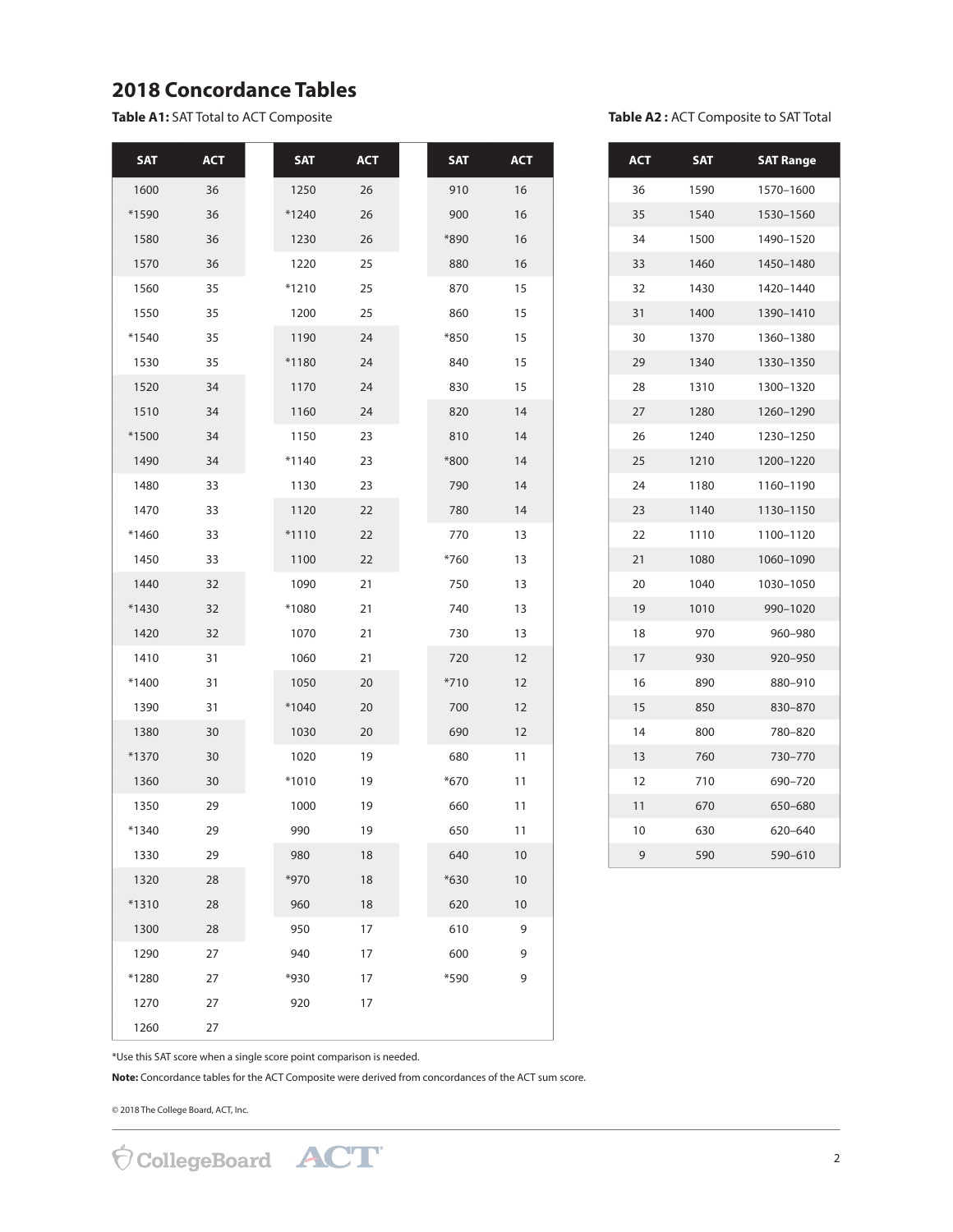#### **Table B1:** SAT Math to ACT Math

| <b>SAT</b> | <b>ACT</b> | <b>SAT</b> | <b>ACT</b> |
|------------|------------|------------|------------|
| 800        | 36         | *500       | 18         |
| 790        | 35         | 490        | 18         |
| *780       | 35         | 480        | 17         |
| 770        | 35         | $*470$     | 17         |
| 760        | 34         | 460        | 17         |
| 750        | 33         | 450        | 16         |
| $*740$     | 33         | 440        | 16         |
| 730        | 32         | *430       | 16         |
| $*720$     | 32         | 420        | 16         |
| 710        | 31         | 410        | 15         |
| *700       | 30         | *400       | 15         |
| 690        | 30         | 390        | 15         |
| 680        | 29         | 380        | 15         |
| 670        | 28         | 370        | 14         |
| *660       | 28         | *360       | 14         |
| 650        | 27         | 350        | 14         |
| $*640$     | 27         | 340        | 13         |
| 630        | 27         | *330       | 13         |
| 620        | 26         | 320        | 13         |
| $*610$     | 26         | $*310$     | 12         |
| 600        | 25         | 300        | 12         |
| *590       | 25         | 290        | 11         |
| $*580$     | 24         | *280       | 11         |
| 570        | 24         | 270        | 10         |
| *560       | 23         | $*260$     | 10         |
| 550        | 23         |            |            |
| 540        | 22         |            |            |
| 530        | 21         |            |            |
| 520        | 20         |            |            |
| 510        | 19         |            |            |
|            |            |            |            |

#### **Table B2 :** ACT Math to SAT Math

| <b>ACT</b> | <b>SAT</b> |
|------------|------------|
| 36         | 800        |
| 35         | 780        |
| 34         | 760        |
| 33         | 740        |
| 32         | 720        |
| 31         | 710        |
| 30         | 700        |
| 29         | 680        |
| 28         | 660        |
| 27         | 640        |
| 26         | 610        |
| 25         | 590        |
| 24         | 580        |
| 23         | 560        |
| 22         | 540        |
| 21         | 530        |
| 20         | 520        |
| 19         | 510        |
| 18         | 500        |
| 17         | 470        |
| 16         | 430        |
| 15         | 400        |
| 14         | 360        |
| 13         | 330        |
| 12         | 310        |
| 11         | 280        |
| 10         | 260        |

\*Use this SAT score when a single score point comparison is needed.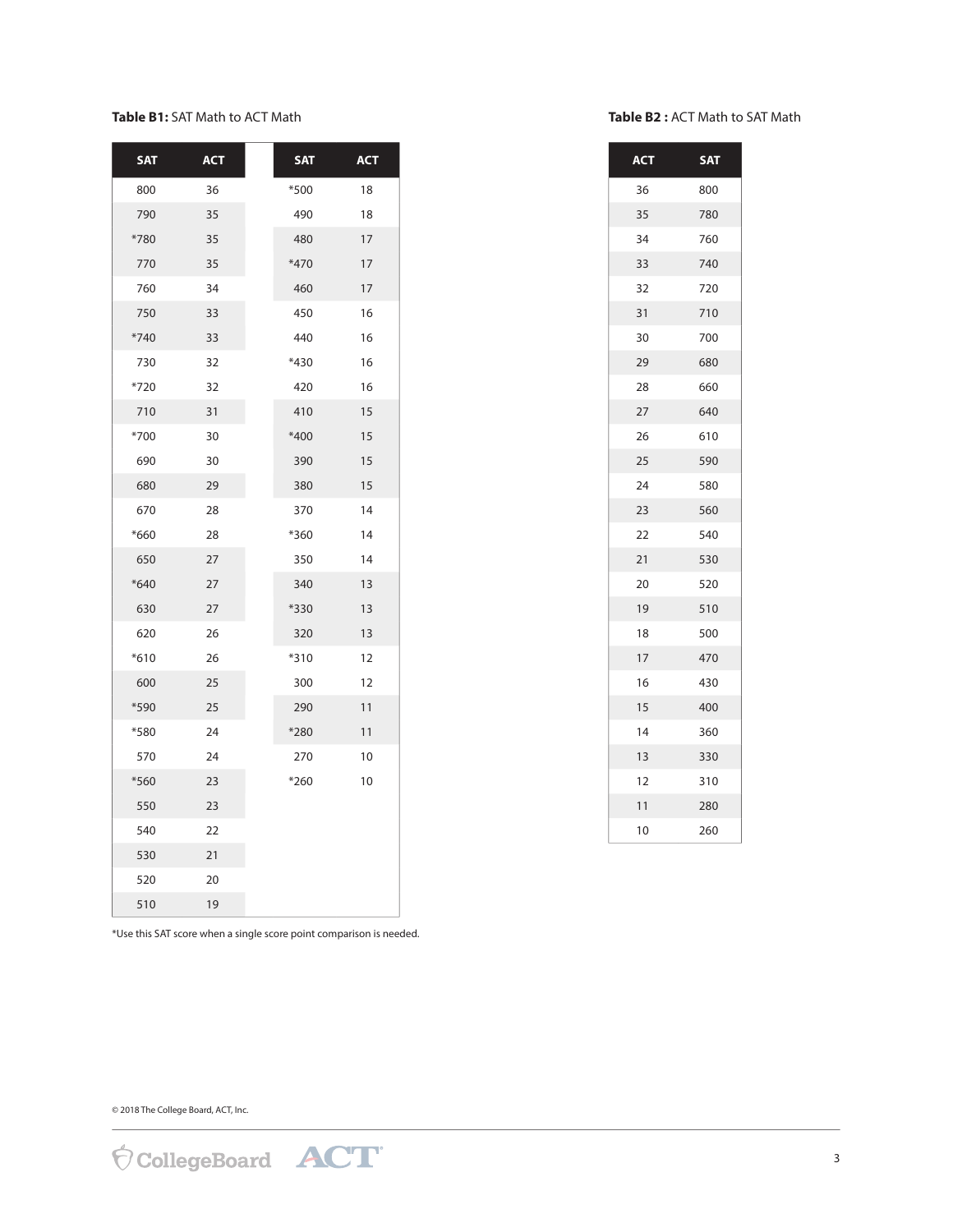### **Table C1:** SAT ERW to ACT English+Reading

| <b>SAT</b> | <b>ACT</b> | <b>SAT</b> | <b>ACT</b> |
|------------|------------|------------|------------|
| 800        | 72         | 500        | 37         |
| *790       | 72         | 490        | 35         |
| 780        | 71         | 480        | 34         |
| *770       | 71         | 470        | 33         |
| 760        | 70         | 460        | 32         |
| *750       | 70         | 450        | 31         |
| 740        | 69         | 440        | 30         |
| 730        | 68         | 430        | 29         |
| 720        | 67         | 420        | 28         |
| 710        | 66         | 410        | 27         |
| 700        | 64         | 400        | 26         |
| 690        | 63         | 390        | 25         |
| 680        | 61         | 380        | 24         |
| 670        | 60         | 370        | 23         |
| 660        | 58         | 360        | 22         |
| 650        | 57         | 350        | 21         |
| 640        | 55         | 340        | 20         |
| 630        | 54         | 330        | 19         |
| 620        | 52         | 320        | 18         |
| 610        | 51         | 310        | 17         |
| 600        | 49         | 300        | 16         |
| 590        | 48         | 290        | 15         |
| 580        | 46         | 280        | 14         |
| 570        | 45         |            |            |
| 560        | 44         |            |            |
| 550        | 43         |            |            |
| 540        | 42         |            |            |
| 530        | 40         |            |            |
| 520        | 39         |            |            |
| 510        | 38         |            |            |

**Table C2 :** ACT English+Reading to SAT ERW

| <b>ACT</b> | <b>SAT</b> | ACT   | <b>SAT</b> |
|------------|------------|-------|------------|
| 72         | 790        | $*42$ | 540        |
| 71         | 770        | 41    | 540        |
| 70         | 750        | 40    | 530        |
| 69         | 740        | 39    | 520        |
| 68         | 730        | 38    | 510        |
| 67         | 720        | $*37$ | 500        |
| 66         | 710        | 36    | 500        |
| 65         | 700        | 35    | 490        |
| $*64$      | 700        | 34    | 480        |
| 63         | 690        | 33    | 470        |
| 62         | 680        | 32    | 460        |
| $*61$      | 680        | 31    | 450        |
| 60         | 670        | 30    | 440        |
| 59         | 660        | 29    | 430        |
| $*58$      | 660        | 28    | 420        |
| 57         | 650        | 27    | 410        |
| 56         | 640        | 26    | 400        |
| $*55$      | 640        | 25    | 390        |
| $*54$      | 630        | 24    | 380        |
| 53         | 630        | 23    | 370        |
| 52         | 620        | 22    | 360        |
| $*51$      | 610        | 21    | 350        |
| 50         | 610        | 20    | 340        |
| 49         | 600        | 19    | 330        |
| 48         | 590        | 18    | 320        |
| 47         | 580        | 17    | 310        |
| $*46$      | 580        | 16    | 300        |
| 45         | 570        | 15    | 290        |
| 44         | 560        | 14    | 280        |
| 43         | 550        |       |            |

**Note:** ERW = Evidence-Based Reading and Writing. ACT English + Reading scores range from 2 to 72. ACT English + Reading scores range from 2 to 72.

**Note:** ERW = Evidence-Based Reading and Writing.

\*Use this SAT score when a single score point comparison is needed. \*Use this ACT score when a single score point comparison is needed.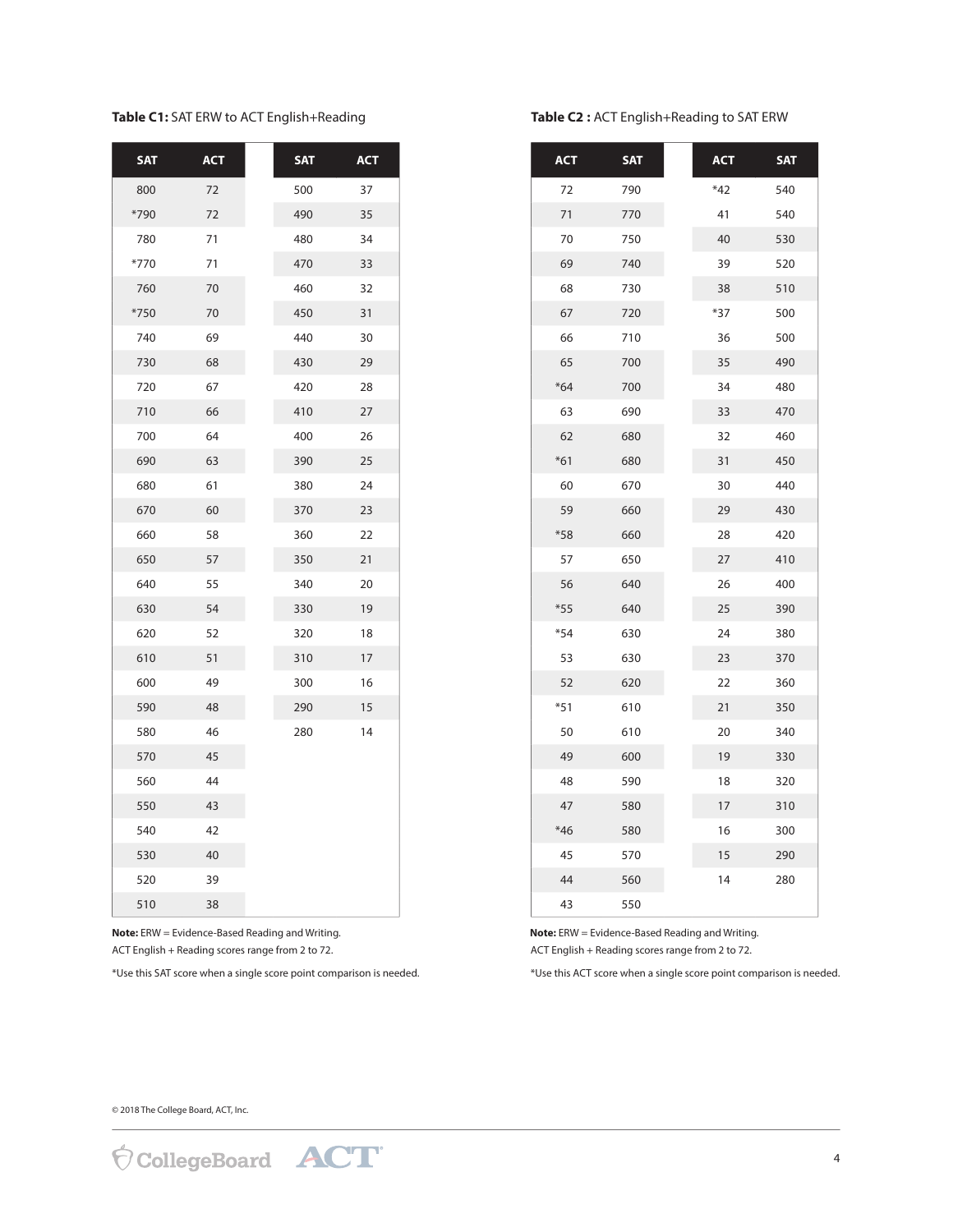## **What Are the Potential Uses of Concordance Tables?**

A variety of stakeholders use concordance tables to compare scores across the ACT and the SAT to inform policies, processes, and decisions. College counselors, students, and their families use concordance tables to inform college searches and explorations. Policymakers, researchers, and K–12 educators use concordance tables to aggregate scores across tests to measure college readiness for groups of students. Colleges, universities, scholarship organizations, and athletic conferences also use concordances in a variety of ways, including determining eligibility for a program or scholarship.

- § **Comparing SAT and ACT scores across different students.** When scores from either test are accepted, concordance tables can help institutions or other stakeholders who need to compare scores.
- § **Establishing a policy using comparable scores from both tests.** An institution, scholarship, or program may use a specific test score as one factor to establish eligibility.
- § **Converting scores for use in a predictive model or index.** Many colleges and universities have built indices or models to predict the likelihood that individual students will apply, enroll, or succeed academically. These models typically include a variety of factors, including test scores, high school GPA, and course rigor. Institutions can apply the concordance tables in these prediction models.

## **What Are the Key Considerations and Limitations When Using the Concordance Tables?**

Using SAT and ACT scores in a consistent, psychometrically appropriate way as one component of a holistic admission process will help ensure all students are treated fairly in the admission process. While the concordance tables can be used for a variety of purposes, higher education professionals should keep the following considerations and limitations in mind:

- § **The ACT and the SAT are different tests.** The ACT and the SAT measure similar, but not identical, content and skills. A concorded score is not a perfect prediction of how a student would perform on the other test. Concorded scores should be interpreted as the scores with the same rank within a group of students who take the tests at approximately the same time.
- § **Concordances are used to compare individual scores, not aggregate scores.** Users should avoid converting aggregate scores (e.g., mean, median, ranges) using concordance tables, as this could introduce additional sources of error.
- § **Users should avoid making decisions based solely on a concorded score.** Admission and enrollment professionals should use multiple reliable and valid measures when making decisions to account for the many factors that impact academic performance in college.
- **Note the prediction error (more details below).** Users should consider this when using the concordance tables to predict how a student would have performed on the ACT or the SAT.
- § **Concordances are sample-dependent.** While concordance results can vary by sample, the ACT/SAT concordance sample was statistically weighted to more closely reflect the demographics, school attributes, and high school GPA of the population of students who take the ACT, SAT, or both tests.
- *Institutions should not superscore across the SAT and ACT tests. Superscoring across 2 different* tests is an imprecise way of understanding whether a student meets a certain academic threshold. Combining scores from the ACT and the SAT in a single superscore is strongly discouraged.

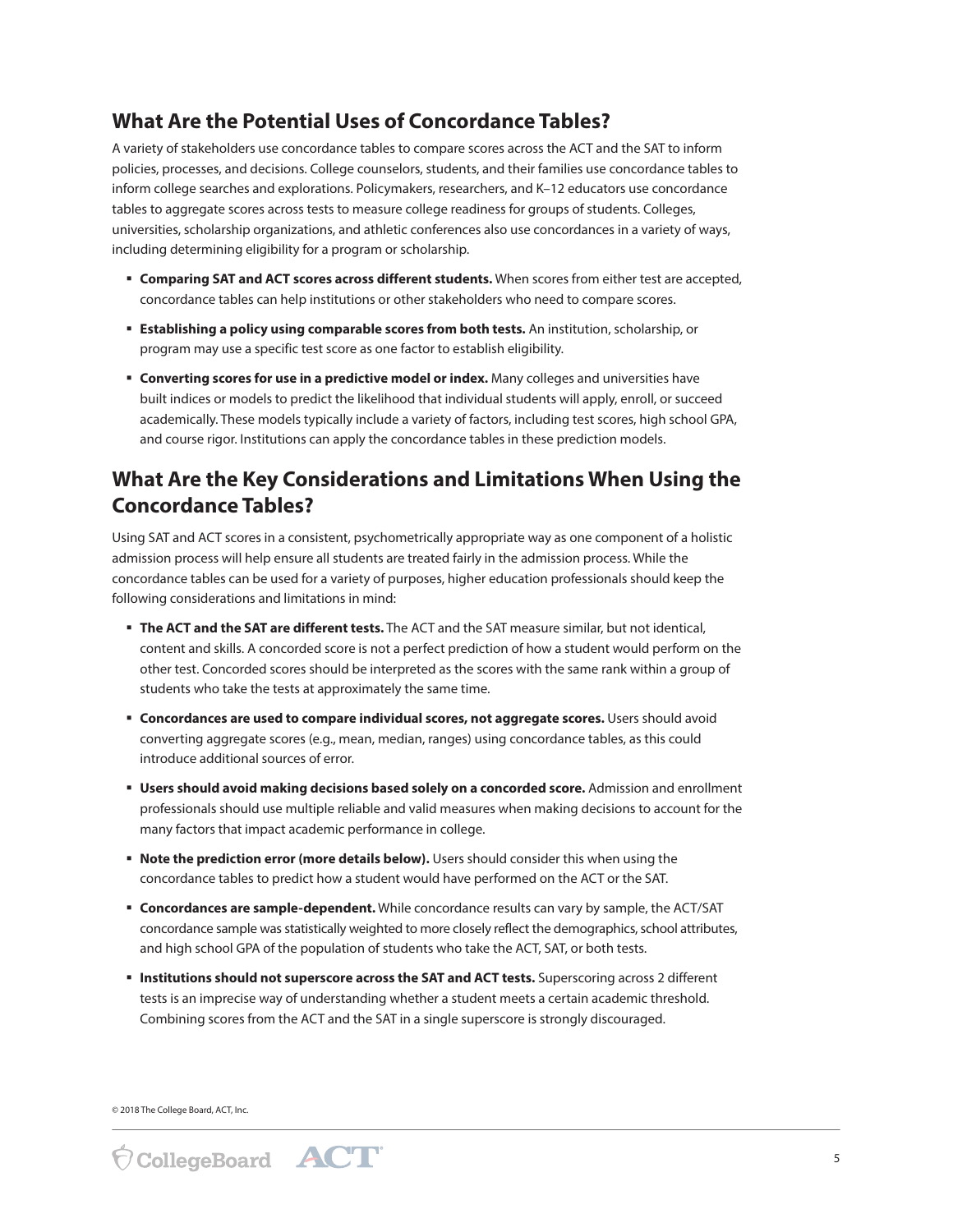## **Additional Notes and Technical Specifcations**

Like all concordance tables, the ACT/SAT concordance tables are somewhat dependent on the sample of students who took both tests. The concordance tables reported here were produced using data from 589,753 students who were graduating seniors in 2017 and who took the ACT and the new SAT test between February 2016 (for the ACT) or March 2016 (for the SAT) and June 2017. International students, students with disabilities who tested with special accommodations, and students who took the ACT or SAT under state or district testing programs were included. For students who took the ACT and/or the SAT more than once, their ACT and SAT scores from the closest test dates were used.

To produce the concordance, statistical weighting procedures were used to accomplish two goals. The first goal was to reflect the demographics, school attributes (size, locale, geographic region, public/private affiliation, and percentage eligible for free or reduced-price lunch), and high school GPA of the students taking the ACT only, the SAT only, or both tests (i.e., the entire population of test takers). The second goal was to minimize the time between students' ACT and SAT testing and also ensure the students who took the ACT before the SAT and the students who took the SAT before the ACT were counterbalanced. The ACT and SAT scores were linked using equipercentile methods on the weighted ACT and SAT score distributions. To the extent that the goals for the statistical weighting were accomplished, the concordance tables are representative of graduating seniors who took either test or both tests.

As mentioned above, concordance tables should not be expected to provide perfect predictions of a student's SAT score from their ACT score, or their ACT score from their SAT score. To convey the uncertainties associated with use of the table for predicting SAT or ACT scores that are close in time, we provide error intervals for the SAT and ACT scales. These error intervals reflect the variability of students' ACT scores from the SAT-to-ACT concordance, and the variability of students' SAT scores from the ACT-to-SAT concordance. The size of these error intervals depends on the correlation of the ACT and SAT scores and the reporting scale ranges of the ACT and the SAT.

- § When using the SAT Total and ACT Composite concordance table to estimate a student's proximal ACT Composite score from their SAT Total score, the estimates in the table have a standard error of approximately ± 2.26 (2) ACT Composite score points on its 1–36 point scale. When using this table to estimate a student's proximal SAT Total score from their ACT Composite score, the estimates have a standard error of approximately ± 79.57 (80) SAT Total score points on its 400–1600 point scale.
- § When using the SAT Math and ACT Mathematics concordance table to estimate a student's proximal ACT Mathematics score from their SAT Math score, the estimates in the table have a standard error of approximately  $\pm$  2.65 (3) ACT Mathematics score points on its 1–36 point scale. When using this table to estimate a student's proximal SAT Math score from their ACT Mathematics score, the estimates have a standard error of approximately ± 50.33 (50) SAT Math score points on its 200–800 point scale.
- § When using the SAT ERW and ACT English+Reading concordance table to estimate a student's proximal ACT English+Reading score from their SAT ERW score, the estimates in the table have a standard error of approximately  $\pm$  5.93 (6) ACT English+Reading score points on its 2–72 point scale. When using this table to estimate a student's proximal SAT ERW score from their ACT English+Reading score, the estimates have a standard error of approximately ± 46.66 (50) SAT ERW score points on its 200-800 point scale.